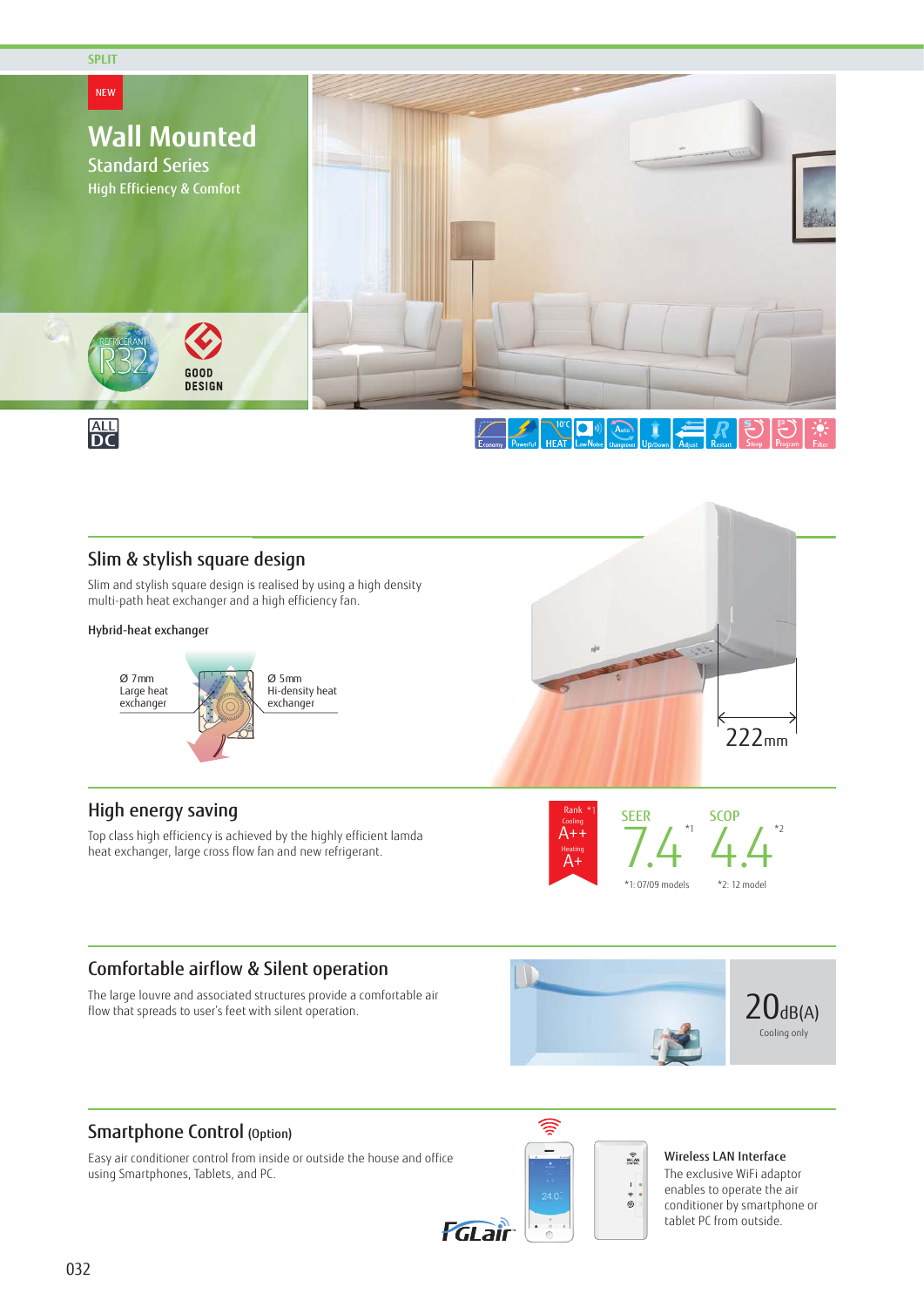**Model: ASYG07KMCC / ASYG09KMCC / ASYG12KMTB(CC) / ASYG14KMTB(CC)**









Wireless R.C.

 $-85$ 

# **Specifications**

| Model No.                                       | Indoor unit                                        |                   |              | ASYG07KMCC                | <b>ASYG09KMCC</b> | ASYG12KMTB<br>ASYG12KMCC | ASYG14KMTB<br>ASYG14KMCC |  |
|-------------------------------------------------|----------------------------------------------------|-------------------|--------------|---------------------------|-------------------|--------------------------|--------------------------|--|
|                                                 | Outdoor unit                                       |                   |              | AOYG07KMCC                | AOYG09KMCC        | AOYG12KMTB<br>AOYG12KMCC | AOYG14KMTB<br>AOYG14KMCC |  |
| Power Source                                    |                                                    |                   |              | Single-phase, ~230V, 50Hz |                   |                          |                          |  |
| Capacity                                        | Cooling                                            |                   | kW           | $2.0(0.9-3.0)$            | $2.5(0.9-3.2)$    | $3.4(0.9-3.9)$           | $4.2$ (0.9-4.4)          |  |
|                                                 | Heating                                            |                   |              | $2.5(0.9-3.4)$            | $2.8(0.9-4.0)$    | $4.0(0.9-5.3)$           | $5.4(0.9-6.0)$           |  |
| UK Total/Sensible Cooling                       |                                                    |                   | kW           | 2.59/2.44                 | 2.65/2.50         | 3.29/2.71                | 3.65/2.75                |  |
| <b>Input Power</b>                              | Cooling/Heating                                    |                   | kW           | 0.450/0.555               | 0.630/0.620       | 0.935/0.960              | 1.220/1.410              |  |
| EER                                             | Cooling<br>Heating                                 |                   | W/W          | 4.43                      | 3.97              | 3.65                     | 3.44                     |  |
| COP                                             |                                                    |                   |              | 4.52                      | 4.52              | 4.17                     | 3.83                     |  |
| Pdesign                                         | Cooling/Heating(-10°C)                             |                   | kW           | 2.0/2.3                   | 2.5/2.4           | 3.4/2.5                  | 4.2/4.0                  |  |
| <b>SEER</b>                                     | Cooling                                            | Heating (Average) |              | 7.40                      | 7.40              | 7.30                     | 6.90                     |  |
| SCOP                                            |                                                    |                   |              | 4.10                      | 4.10              | 4.40                     | 4.10                     |  |
| <b>Energy Efficiency</b>                        | Cooling                                            |                   |              | $A++$                     | $A++$             | $A++$                    | $A++$                    |  |
| Class                                           | Heating (Average)                                  |                   |              | $A+$                      | $A+$              | $A+$                     | $A+$                     |  |
| Annual Energy                                   | Cooling                                            |                   | kWh/a        | 97                        | 118               | 168                      | 213                      |  |
| Consumption                                     | Heating                                            |                   |              | 785                       | 820               | 813                      | 1366                     |  |
| Moisture Removal                                |                                                    |                   | 1/h          | 1.0                       | 1.3               | 1.8                      | 2.1                      |  |
| Sound Pressure Level                            | Indoor (Cooling)                                   | H/M/L/Q           |              | 38/33/29/20               | 40/34/29/20       | 40/35/30/20              | 43/36/30/20              |  |
|                                                 | Indoor (Heating)                                   | H/M/L/Q           | dB(A)        | 41/35/31/22               | 42/36/31/22       | 42/38/33/22              | 44/39/33/24              |  |
|                                                 | Outdoor(Cooling/Heating)                           | High              |              | 46/46                     | 46/46             | 50/50                    | 50/50                    |  |
| Sound Power Level                               | Indoor(Cooling/Heating)                            | High              |              | 54/56                     | 55/57             | 55/58                    | 57/59                    |  |
|                                                 | Outdoor(Cooling/Heating)                           | High              |              | 61/61                     | 61/62             | 65/65                    | 65/66                    |  |
| Airflow Rate                                    | Indoor / Outdoor                                   | High              | $m^3/h$      | 650/720                   | 700/750           | 700/770                  | 770/800                  |  |
|                                                 | Indoor                                             |                   | mm           | 270×834×222               | 270×834×222       | 270×834×222              | 270×834×222              |  |
| Net Dimensions<br>$H \times W \times D$         |                                                    |                   | kg           | 10                        | 10                | 10                       | 10                       |  |
| Weight                                          | Outdoor                                            |                   | mm           | 541×663×290               | 541×663×290       | 541×663×290              | 542×799×290              |  |
|                                                 |                                                    |                   | kq           | 23                        | 23                | 25                       | 31                       |  |
|                                                 | Remote Controller Type (Supplied With Unit)        |                   |              | Wireless                  | Wireless          | Wireless                 | Wireless                 |  |
|                                                 | Interconnecting Cable (Suggested cable size 1.5mm) |                   |              | 3 Core + Earth            |                   |                          |                          |  |
| Suggested MCB Size                              |                                                    |                   | Amp          | 10                        | 10                | 10                       | 15                       |  |
| Max. Operating Current                          | Cooling/Heating                                    |                   | Α            | 6.5/9.0                   | 6.5/9.0           | 6.5/9.0                  | 6.5/9.0                  |  |
| Power Supply To                                 |                                                    |                   |              | Outdoor                   |                   |                          |                          |  |
| Connection Pipe Diameter (Gas / Liquid)<br>Inch |                                                    |                   |              | 3/8 & 1/4                 | 3/8 & 1/4         | 3/8 & 1/4                | 3/8 & 1/4                |  |
| Max Pipe Length (Pre-Charge)                    |                                                    |                   |              | 20 (15)                   | 20(15)            | 20(15)                   | 20(15)                   |  |
| Max Height Difference                           |                                                    |                   | m            | 15                        | 15                | 15                       | 15                       |  |
| Refrigerant                                     | Type                                               |                   |              | <b>R32</b>                | <b>R32</b>        | <b>R32</b>               | <b>R32</b>               |  |
|                                                 | Charge                                             |                   | $\mathsf{q}$ | 600                       | 600               | 700                      | 850                      |  |
|                                                 | Additional Charge                                  |                   | q/m          | 20                        | 20                | 20                       | 20                       |  |
| Operation Range                                 | Cooling                                            |                   | °CDB         | $-10$ to 46               | $-10$ to 46       | $-10$ to 46              | $-10$ to 46              |  |
|                                                 | Heating                                            |                   |              | $-15$ to 24               | $-15$ to 24       | $-15$ to 24              | $-15$ to 24              |  |

#### **Optional parts**

Wired Remote Controller: UTY-RVNYM Simple Remote Controller: External connect kit: External connect kit:<br>Communication kit: Wireless LAN Interface: UTY-RSNYM UTY-XWZXZ5 UTY-TWBXF2 UTY-TFSXW1

KNX® Convertor: MODBUS® Convertor:

UTY-VKSX UTY-VMSX UTY-TERX UTY-VTGX UTY-VTGXV FJ-AC-WIFI-1

External Switch Controller: Network Convertor for single split (DC power supply type): Network Convertor for single split (AC power supply type): Wireless interface for use with Smart home products:

#### **Dimensions**

(Unit : mm)



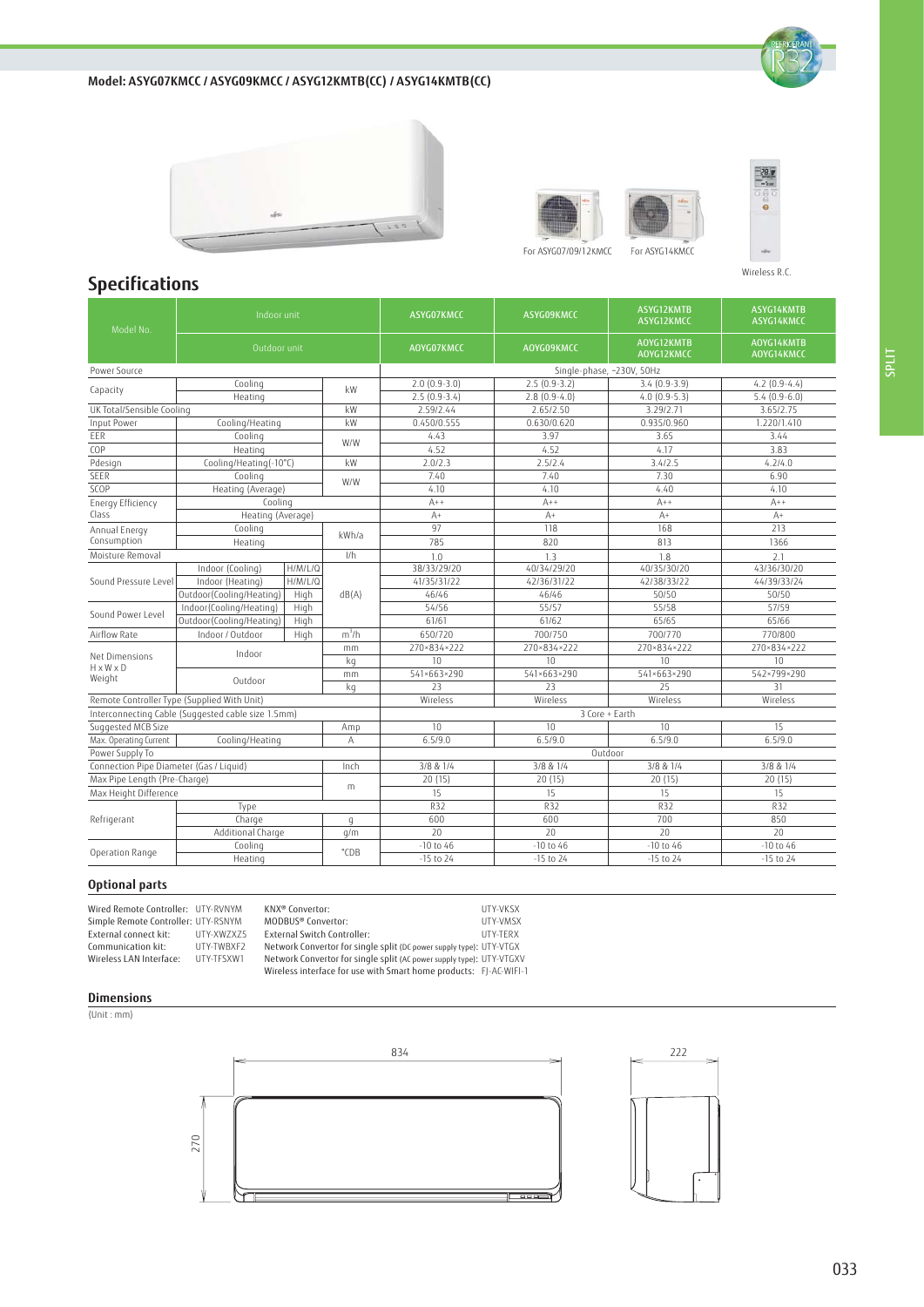

### High energy saving

Top class high efficiency is achieved by a highly efficient lamda heat exchanger, large cross flow fan and new refrigerant.





## Smartphone Control (Option)

This model can be controlled from anywhere using Smart Device Control by installing an optional wireless LAN interface. The wireless LAN interface can be installed easily without specialised installation work.



## Low ambient operation